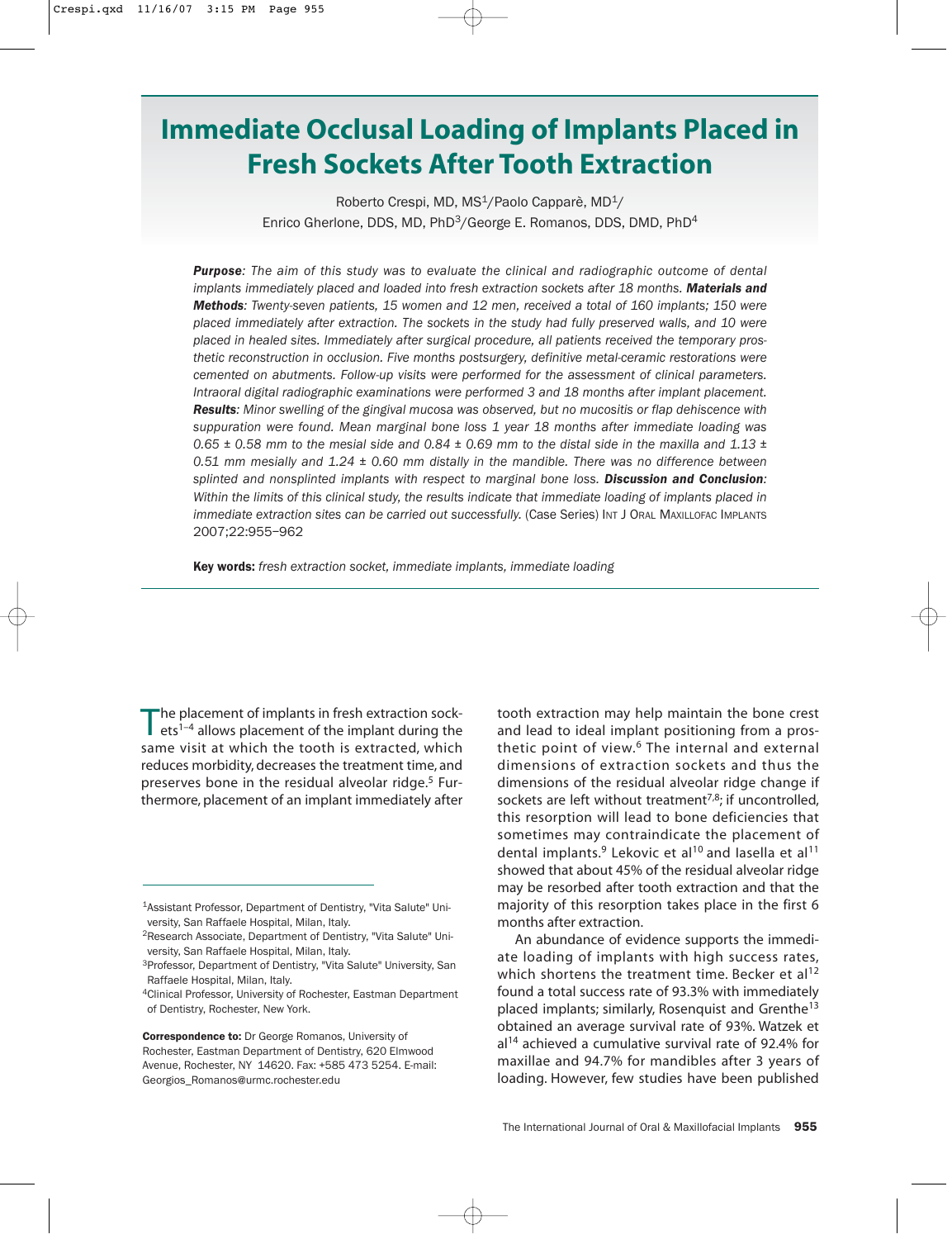on clinical outcomes of immediate loading of implants positioned in fresh extraction sites in both the mandible and maxilla.

Furthermore, Aires and Berger<sup>15</sup> compared implants immediately loaded in edentulous sites with implants loaded immediately in extraction sites. Seventy-five implants were placed in 9 jaws of 7 patients. Twenty-nine of these implants were placed in fresh extraction sockets and were loaded in less than 3 weeks. The authors concluded that the success rates for implants immediately loaded in extraction sites were comparable with those for edentulous sites.

Since scientific documentation is very scarce on this topic, the aim of the present study was to evaluate the clinical and radiographic outcomes of dental implants immediately placed and loaded into fresh extraction sockets.

# MATERIALS AND METHODS

## Patient Selection

Twenty-seven patients, 15 women and 12 men with a mean age of 57 years (range, 42 to 72 years), were randomly selected for this prospective study. The following inclusion criteria were adopted:

- Good general health
- The presence of hopeless teeth requiring extraction
- Absence of signs of acute infection around the alveolar bone
- At least 3 mm of bone beyond the root apex

When resonance frequency analysis (RFA) demonstrated an implant stability quotient (ISQ) greater than 60, and an insertion torque of at least 30 Ncm was achieved, immediate loading was performed.

Exclusion criteria were the presence of chronic systemic disease, smoking of more than 15 cigarettes/d, bruxism habits, and poor oral hygiene. All patients gave their informed consent for immediate implant loading.

#### Surgical Protocol

The patients received 1 g amoxicillin prior to surgery and 1 g twice a day for a week after the surgical procedure. Surgery was performed under local anesthesia (optocain 20 mg/mL with adrenaline 1:80,000).

The teeth were carefully removed and the sockets debrided. A periodontal probe was used to verify the integrity of the 4 walls of the fresh sockets. Partialthickness miniflaps were designed to achieve primary closure. No lateral incisions were made.

Implant sites were prepared with standard drills. The bony walls were followed as a guide. The bone was underdrilled apical to the extraction sockets; at least 3 mm of bone remained beyond the root apex. No countersinking was used. Two different diameters (3.75 mm and 5.0 mm) and 2 different lengths (10 mm and 13 mm) were used. The implants were placed 1 mm below the buccal level of alveolar crest to improve primary implant stability. Small autogenous bone chips (debris) were placed in the gaps of more than 2 mm between implant surfaces and socket walls. The quality of alveolar bone was evaluated during surgery for each site.<sup>16</sup>

One hundred sixty titanium implants (Outlink; Sweden & Martina, Padova, Italy) were placed. The implant has a 0.8-mm machined neck and a roughsurfaced body (titanium plasma spray) with a progressive thread design. One hundred fifty implants were placed immediately after extraction, and 10 were placed in healed sites and splinted with adjacent implants placed in fresh extraction sockets to complete full-arch rehabilitation. Thirty-two implants had a diameter of 5 mm, while 128 implants had a diameter of 3.75 mm (Figs 1 and 2).

The number of placed implants in relation to position in maxilla and mandible is reported in Tables 1a and 1b.

When the ISQ was greater than 60 and a minimum insertion torque of 30 Ncm could be achieved, the implants were immediately loaded. An oval cross-sectional temporary abutment (Sweden & Martina) made of resin was placed (Fig 3). Occlusion parallelism was checked, and modifications were made if required. The abutments were removed from the implants, modified extraorally, and re-placed on the implants. The junction between the abutment and the implant was located 1 mm below bone margin in all cases. Partial-thickness flaps were coronally positioned and sutured to protect the implant sites (Fig 3). Chlorhexidine mouthwash was prescribed twice daily for the next 15 days.

#### Prosthetic Protocol

Immediately after the surgical procedure, all patients received temporary prosthetic restorations. Prefabricated acrylic resin crowns were used for single-tooth replacements. For partial or complete temporary prostheses, fixed temporary restorations with a fiberreinforced framework were custom-fit with acrylic resin around the margins or the abutment and affixed with temporary cement (Fig 4; Temp Bond, Kerr Manufacturing, Romulus, MI). Distal cantilevers were avoided. All temporary crowns were in full contact in centric occlusion. Occlusal surfaces were flattened to reduce horizontal relations. All patients followed a soft diet (avoiding bread and meat) for 2 months.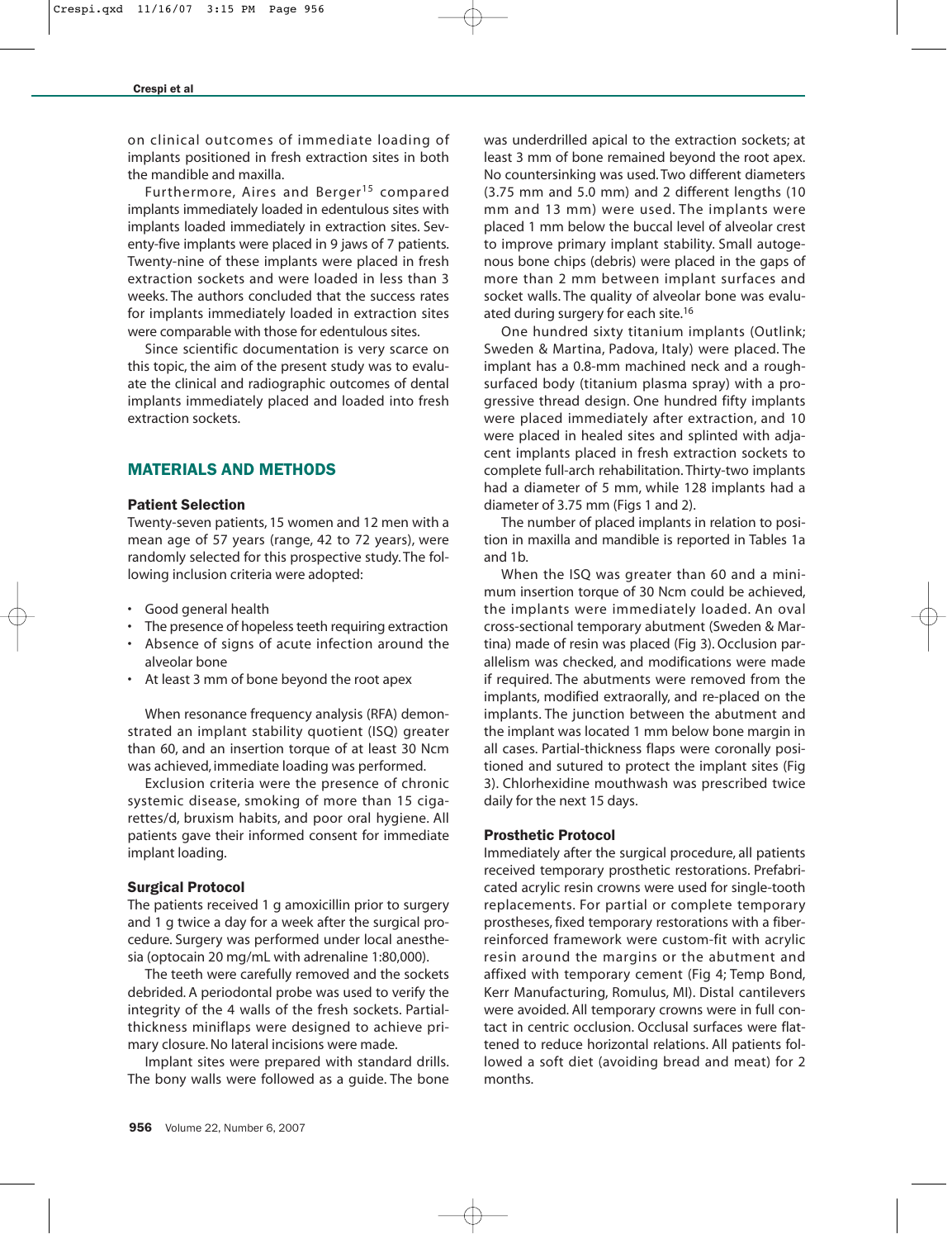

Fig 1 Preoperative clinical view of a patient with advanced periodontal disease.

| Table 1a Distribution of Implants in Relation to<br>Location-Maxilla |                 |  |  |
|----------------------------------------------------------------------|-----------------|--|--|
| Tooth                                                                | No. of implants |  |  |
| Right                                                                |                 |  |  |
| First molar                                                          | $\overline{2}$  |  |  |
| Second premolar                                                      | 14              |  |  |
| First premolar                                                       | 14              |  |  |
| Canine                                                               | 7               |  |  |
| Lateral incisor                                                      | 6               |  |  |
| Central incisor                                                      | 13              |  |  |
| l eft                                                                |                 |  |  |
| Central incisor                                                      | 8               |  |  |
| Lateral incisor                                                      | 8               |  |  |
| Canine                                                               | 13              |  |  |
| First premolar                                                       | 12              |  |  |
| Second premolar                                                      | 1               |  |  |
| First molar                                                          | $\Omega$        |  |  |



Fig 2 Occlusal view immediately after implant placement.

## Table 1b Distribution of Implants in Relation to Location—Mandible

| <b>Tooth</b>    | No. of implants |  |
|-----------------|-----------------|--|
| Right           |                 |  |
| First molar     | 5               |  |
| Second premolar | 5               |  |
| First premolar  | 6               |  |
| Canine          | 7               |  |
| Lateral incisor | $\mathcal{P}$   |  |
| Central incisor | $\Omega$        |  |
| Left            |                 |  |
| Central incisor | $\Omega$        |  |
| Lateral incisor | $\mathbf{2}$    |  |
| Canine          | 6               |  |
| First premolar  | 4               |  |
| Second premolar | 5               |  |
| First molar     | 7               |  |



Fig 3 Immediate placement of implants, resin abutments, and sutures.



Fig 4 Temporary prosthesis 12 hours after implant placement.

## Follow-up

Follow-up visits were performed by a dental hygienist at 1, 3, 6, 12, and 18 months after implant placement. The following clinical parameters were checked: plaque, Bleeding Index at 4 surfaces around the implants, pain, occlusion, and prosthesis mobility.17–19 Success criteria for implant survival were implant stability and the absence of radiolucency around the implants, mucosal suppuration and pain.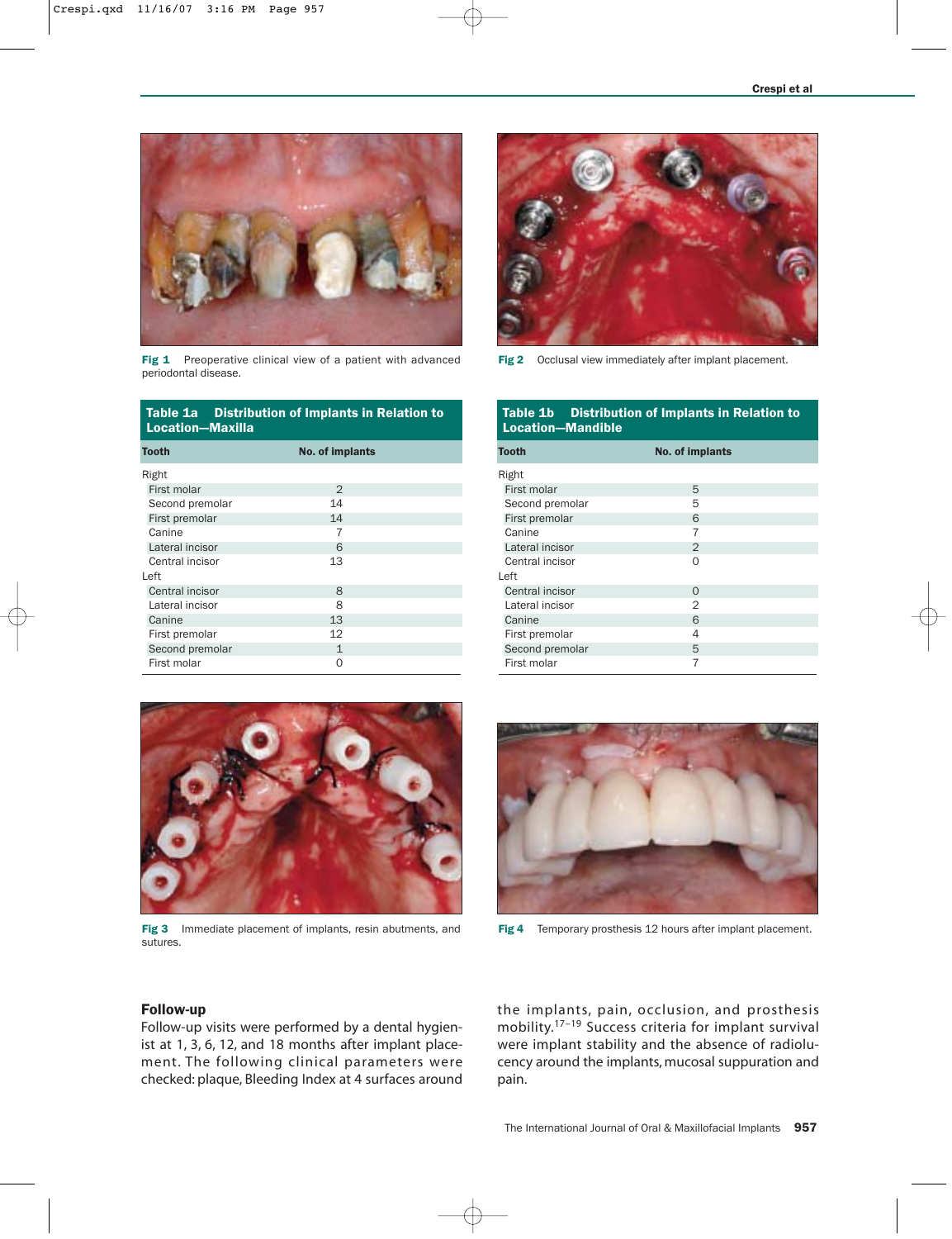

Fig 5 Radiographs of the patient *(a)* before tooth extraction and after implant placement and *(b)* at the 18-month follow-up examination.



Fig 6 The definitive ceramic-fused-to-metal restoration.

## Radiographic Examination

Intraoral digital radiographic examinations (Schick CDR Schick Technologies, Long Island City, NY) were made when acetalic abutments were placed (ie, 3 months postsurgery) and 18 months after implant placement. Periapical radiographs were taken perpendicular to the long axis of the implant with a long-cone parallel technique using an individualized occlusal template to measure the marginal bone level. A radiologist measured the changes in marginal bone height over time. To assess marginal bone level, the most coronal point of the implant in contact with the bone mesially and distally was used as the reference point. The difference of bone level was measured radiographically using specialized software (Schick Technologies; Fig 5).

The marginal bone loss was evaluated at 18 months of healing. Mesial and distal bone loss was calculated both in maxilla than in mandible, and the resulting data were presented as means values and standard deviations.

# Placement of the Definitive Prosthesis

Three months after the implant placement, the temporary crowns and resin abutments were removed. Transfer copings were inserted into the internal hexes of the implants with a seating instrument and secured with abutment screws. Impressions were made with a polyether material (Impregum; ESPE, Seefeld, Germany) using an individual impression tray. Prepared definitive metal abutments were screwed onto the osseointegrated implants.

Five months after implant placement, definitive metal-ceramic restorations were cemented onto the definitive abutments. The occlusal contacts were distributed over the arch with anterior guidance (group guidance in lateral excursions), with light contact on the distal cantilevers for full-arch prostheses (Fig 6).

# RESULTS

In total, 35 prosthetic reconstructions were inserted: the number and type of reconstructions are reported in Table 2.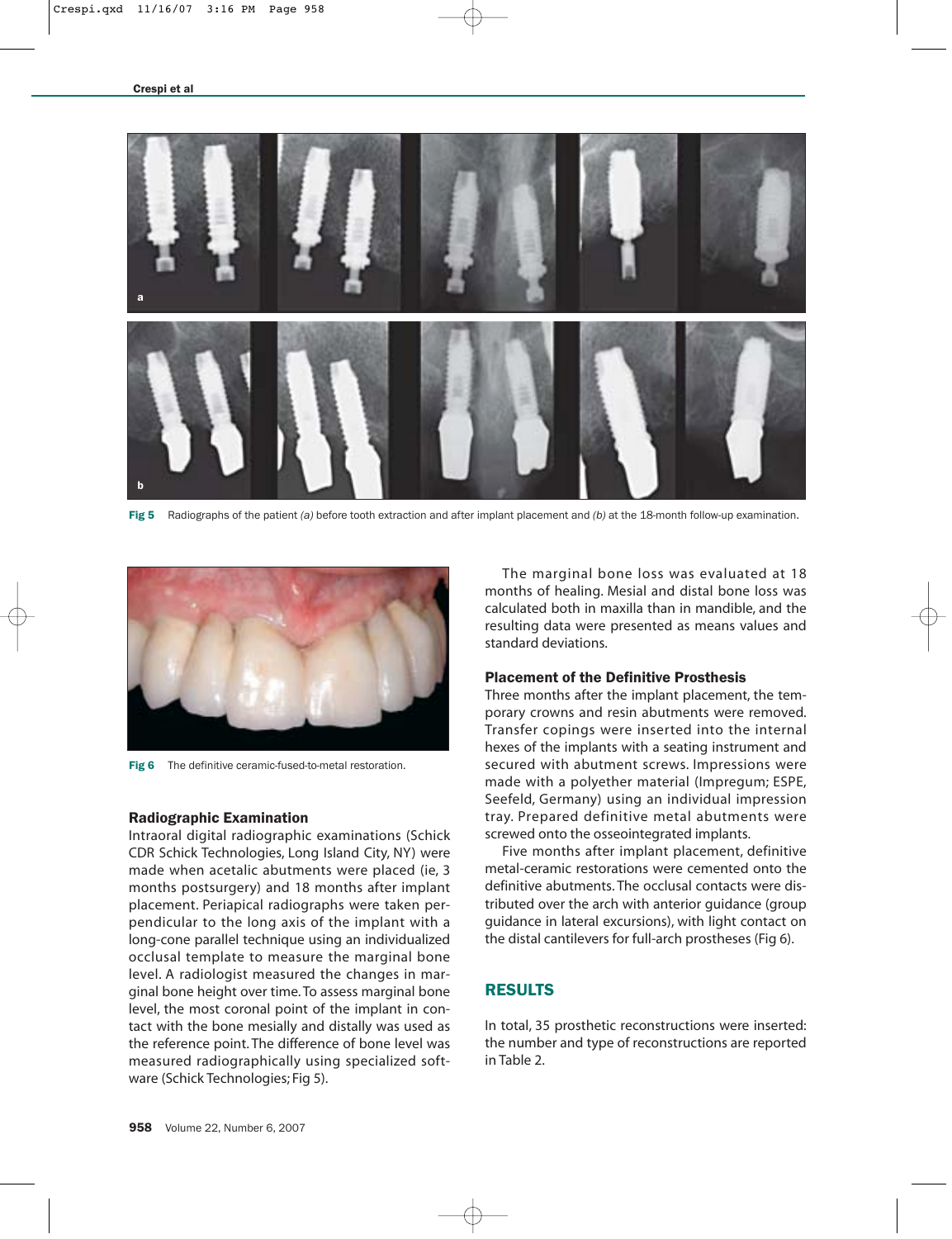# Surgical and Prosthetic Procedure

After an 18-month follow-up period, the cumulative survival rate was 100% for all implants. There were no patient dropouts. Bone type was judged to be primarily types 2 and 3 (Lekholm and Zarb).<sup>16</sup> Wound healing around the resin abutments was good, which enabled good adaptation to the temporary prostheses. Minor swelling of the gingival mucosa was observed in the first days after surgery, but no mucositis or flap dehiscence with suppuration were noted. Ten occlusal screws unscrewed in provisional plastic abutments. There were no complications in association with the definitive ceramic-fused-tometal restorations.

# Clinical Parameters

Plaque accumulation was 2% at baseline and 5% after 18 months. The Bleeding Index was 3.0% at baseline and 5.3% at the 18-month follow-up examination. No pain or prosthesis mobility was reported.

## Radiographic Evaluation

The results from the radiographic evaluation were reported in Tables 3a and 3b. In the maxilla, the mean marginal bone loss 18 months after immediate loading was  $0.65 \pm 0.58$  mm mesially and  $0.84 \pm 0.69$  distally. In the mandible, the mean mesial bone loss was  $1.13 \pm 0.51$  mm, while the mean distal bone loss was 1.24  $\pm$  0.60 mm. There was no difference in bone remodeling after 18 months for splinted versus nonsplinted implants.

# **DISCUSSION**

The present study was carried out in 27 patients and involved the placement of 160 dental implants, 150 in fresh postextraction sites and 10 in healed sites. No implant failures were reported. At the 18-month follow-up, in the maxilla the mean crestal bone loss was  $0.65 \pm 0.58$  mm mesially and  $0.84 \pm 0.69$  distally. In the mandible, mean bone loss was greater—1.13  $\pm$ 0.51 mm mesially and 1.24  $\pm$  0.60 distally. These results may be explained by the high initial stability of implants and perhaps by the use of an acrylic resin temporary abutment, which may have functioned as a shock absorber. The use of an acrylic resin temporary abutment immediately after implant placement limits the functional occlusal forces directed toward bone, and this effect appears to be a major advantage in preventing the destabilization of implants.20

Similar results were reported by Hui et al, $21$  who compared the immediate placement of implants in extraction sites ( $n = 11$ ) with the immediate placement and restoration of 13 extraction sites in the

|          | <b>Table 2 Types of Prosthetic Restorations</b> |                                                                          |   |       |
|----------|-------------------------------------------------|--------------------------------------------------------------------------|---|-------|
|          |                                                 | Single-tooth Fixed partial Full-arch<br>restorations dentures prostheses |   | Total |
| Maxilla  | 6                                               | 10                                                                       | 8 | 24    |
| Mandible | ς                                               | 5                                                                        | հ | 11    |

## Table 3a Marginal Bone Loss 18 Months After Immediate Functional Loading—Maxilla

|                       |    | <b>Mesial</b> |    | <b>Distal</b> |  |
|-----------------------|----|---------------|----|---------------|--|
| <b>Bone loss</b>      | n  | %             | n  | %             |  |
| 0.0                   | 40 | 36.0          | 40 | 36.0          |  |
| $0.1$ to $0.5$        | 25 | 22.6          | 24 | 21.6          |  |
| $0.6 \text{ to } 1.0$ | 33 | 29.7          | 24 | 21.6          |  |
| 1.1 to 2.0            | 12 | 10.8          | 22 | 19.9          |  |
| > 2.0                 |    | 0.9           |    | 0.9           |  |

No. and percentage of implants in each category shown.

# Table 3b Marginal Bone Loss 18 Months After Immediate Functional Loading—Mandible

|                       |    | <b>Mesial</b> |    | <b>Distal</b> |  |
|-----------------------|----|---------------|----|---------------|--|
| <b>Bone loss</b>      | n  | %             | n  | %             |  |
| 0.0                   | 15 | 30.6          | 15 | 30.6          |  |
| $0.1$ to $0.5$        | 5  | 10.2          |    | 14.4          |  |
| $0.6 \text{ to } 1.0$ | 15 | 30.6          | 15 | 30.6          |  |
| 1.1 to 2.0            | 14 | 28.6          | 11 | 22.4          |  |
| > 2.0                 |    |               | 1  | 2.0           |  |

No. and percentage of implants in each category shown.

anterior maxilla. Heavy smokers and patients with bruxism were excluded. Machined-surface Brånemark System implants 13 to 18 mm long were placed with torque values of 40 to 50 Ncm; bicortical anchorage was achieved where possible. No implants were lost, and no complications were encountered. The authors noted that the provisional restorations preserved the gingival contours, resulting in better esthetic outcomes in the immediate provisionalization group.

Aires and Berger<sup>15</sup> compared the results of implants immediately loaded in edentulous sites with implants loaded immediately in extraction sites. Seventy-five implants were placed in 9 jaws of 7 patients; 2 patients received implants in both the maxilla and mandible. Of the 75 implants placed, 29 were placed in immediate extraction sites. Twenty-six of these were loaded less than 3 weeks postsurgery. Of the 75 implants placed, 62 were loaded early (less than 3 weeks postsurgery). Two implants have been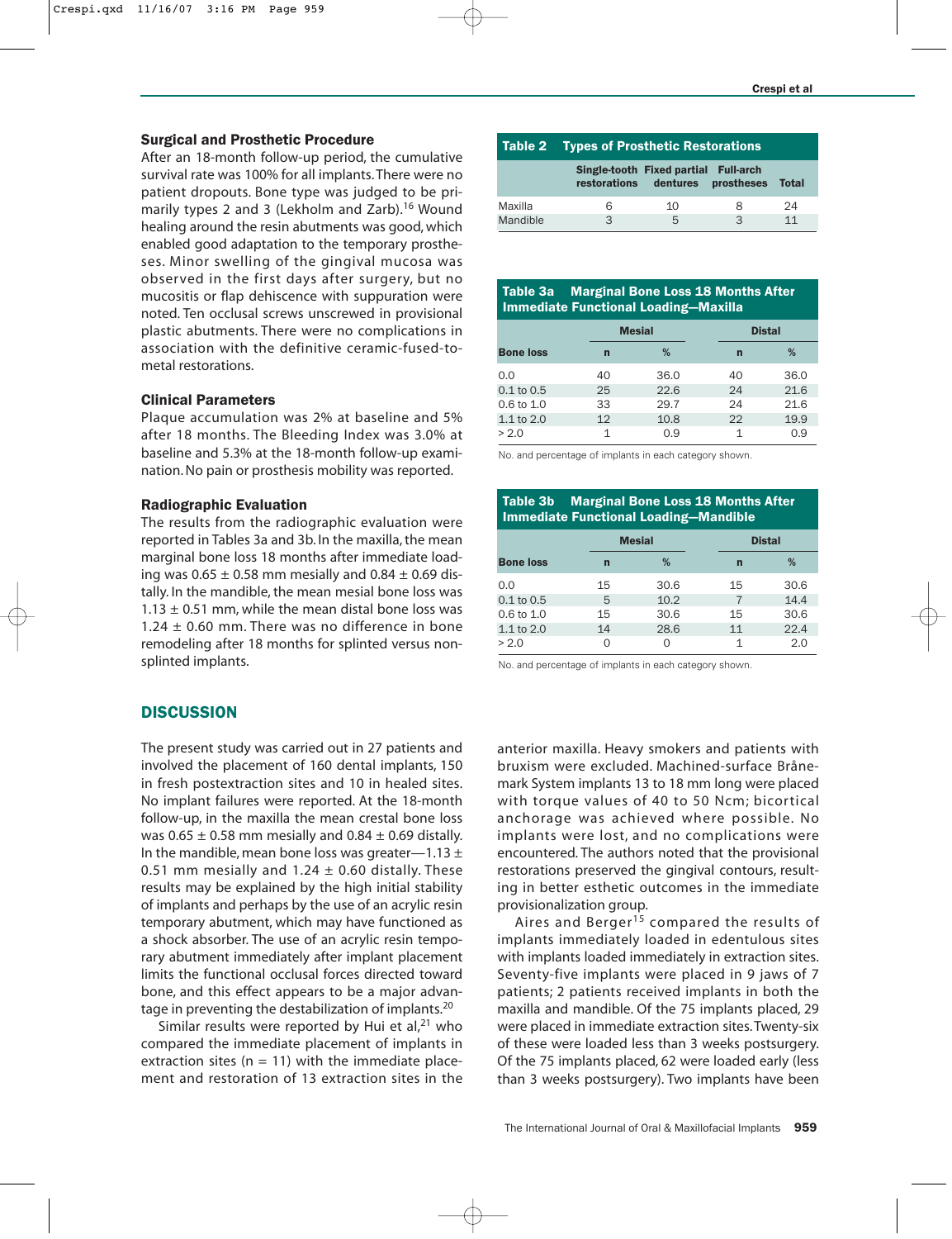lost. The remaining 13 implants were submerged and allowed to heal; none of the submerged implants failed. One of the implants lost had been placed in an extraction site and 1 in a nonextraction site. Thus, the success rate for implants immediately loaded in extraction sites was comparable to that for immediately loaded implants in edentulous sites.

Malo et al $^{22}$  coordinated a multicenter study with 116 machined Brånemark System implants with various diameters and configurations placed in 76 patients and loaded immediately or early. The implants were placed in the esthetic zone using underpreparation of apical osteotomies to increase initial stability such that the insertion torque was greater than 30 Ncm for all implants. Twenty-four patients smoked more than 10 cigarettes per day.The authors reported an overall success rate of 96.5% (112 of 116) and a success rate of 100% (22 of 22) for implants placed in fresh extraction sockets. None of the smokers lost implants, leading the authors to conclude that initial implant stability was more important than smoking in influencing implant survival and normal healing with this group. A higher failure rate was noted with 3.3-mm diameter implants, although the difference was not statistically significant, possibly because of the small sample size.

Glauser et al $^{23}$  reported on a 38-patient series in which 102 implants were placed; 23 were placed in immediate extraction sites and immediately loaded, 8 were placed in incompletely healed extraction sites, and 71 were placed in healed sites. Twelve smokers were included. Ninety-seven percent of the implants (99 of 102) were clinically successful at 12 months. The authors concluded that neither smoking nor immediate or recent extraction sites had an effect on survival outcome.

Chaushu et al,<sup>24</sup> however, reported a higher survival rate and greater predictability for implants placed in healed sites compared with those placed in fresh extraction sockets. They studied 26 immediately restored cylindric, press-fit hydroxyapatitecoated implants. Seventeen implants were placed in immediate extraction sockets; 9 were placed in completely healed alveolar ridges. Occlusal contacts in centric occlusion were described as "minimized." Three of 17 implants placed in extraction sockets failed within the first month, for a survival rate of 82.4%, while all implants placed in healed ridges survived. All of the failed implants were placed in the maxilla in sites prepared using a combination of conventional drilling and osteotome bone compression.

Degidi and Piattelli<sup>25</sup> followed 646 implants under various clinical conditions. While they did not specifically report the number of implants placed in extraction sockets compared with those placed in healed ridges, they indicated that they only had 2 failures with 58 single-tooth implants. Both of these failures occurred in immediate extraction cases, where bone condensation had been performed for site preparation. In addition, the authors noted that in both cases the patients exhibited parafunctional habits and had probably applied excessive forces to the implants early in the healing process.

In a clinical case of an edentulous female (heavy smoker under chemotherapy) who received implantsupported complete restoration in the maxilla and mandible using an immediate loading procedure, Romanos and Johansson<sup>26</sup> presented histologic data from retrieved biopsy specimens. All implants were osseointegrated to some extent and surrounded by dense lamellar bone. However, around the upper parts of the implants much of the bone had been resorbed. The histomorphometric evaluation of bone-implant contact revealed a mean of approximately 51% of the available surface and a mean bone volume of approximately 52%.

Rocci et al<sup>27</sup> placed 97 machined-surface implants in the partially edentulous maxillary arches of 46 patients, 8 of whom were smokers. Bruxers were excluded. The authors used an elaborate surgical guide and flapless surgery and placed prefabricated provisional restorations. Eight percent of the implants were mobile within 8 weeks. Five of the lost implants were single-tooth replacements, of which 2 had been placed into fresh extraction sockets.

Preservation of alveolar bone volume following tooth extraction facilitates subsequent placement of dental implants and leads to an improved esthetic and functional prosthodontic result. In a clinical and radiographic study, Schropp et al<sup>28</sup> assessed bone formation in the alveolus and the contour changes of the alveolar process following tooth extraction. The tissue changes over a 12-month period after removal of a premolar or molar in 46 patients were evaluated by means of measurements on study casts, linear radiographic analyses, and subtraction radiography. The results demonstrated that major changes occurred in the first year after tooth extraction.

Since 1998, when Wohrle<sup>29</sup> first reported 14 consecutive cases in which an immediate placement procedure was used for single-tooth restoration in the esthetic zone with immediate provisionalization, many authors have reported encouraging results in applying immediate restoration protocols in fresh extraction sites.

Covani et al<sup>30</sup> analyzed bone healing and remodeling around 15 implants placed immediately after the removal of 15 single-rooted teeth in 10 patients. All implants were placed within the alveolar confines, limiting, in most cases, small peri-implant bone defects. After implant placement, the distance from the buccal to lingual bone plate was measured. No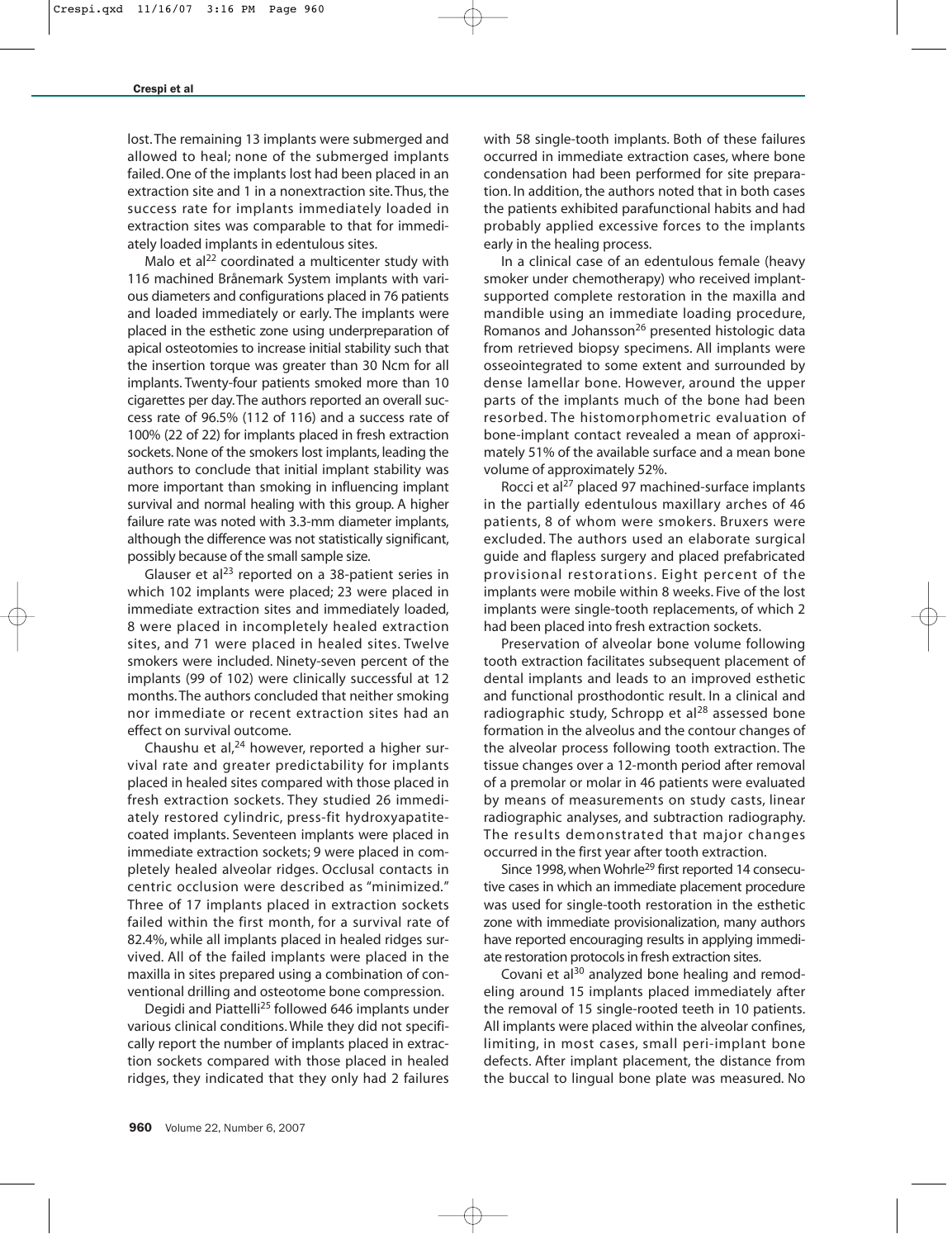membranes or filling materials were used. Primary flap closure was performed in all cases. The mean buccolingual distance reported was  $10.5 \pm 1.52$  mm at the time of implant placement and  $6.8 \pm 1.33$  mm at second-stage surgery. They concluded that coronal bone remodeling around immediate implants showed a healing pattern with new bone apposition around the neck of the implants but horizontal width reduction of the bone ridge.

Barone et al $^{31}$  evaluated the 12-month clinical success of 18 single-tooth implants inserted immediately after tooth extraction in 18 patients and restored the same day with temporary abutments and crowns, with nonfunctional loading. All experimental sites showed an absence of fenestrations or dehiscences of the bone walls and a residual gap between implant surfaces and surrounding bone walls ≤ 2 mm. During the 12-month follow-up period, 1 implant was removed 4 weeks after placement following an abscess. All remaining implants healed with no complications and were assessed as stable and successful after 12 months. They suggested that immediate placement and restoration of a single implant can be a valid and successful option of treatment in the case of single compromised teeth. Moreover, their treatment protocol eliminated the need for a removable provisional restoration and appeared to maintain the pre-existing architecture of the soft and hard tissues in most cases.

The present clinical study confirmed that immediate loading of implants can be done successfully in either immediate extraction sites or edentulous ridges. The advantages of this 1-stage procedure include primarily immediate function and esthetics. There is no need for a temporary full denture. Second-stage surgery was eliminated and adjacent papillae were well preserved, which is important for good esthetic results. The procedure reported makes it possible to treat patients who refuse to accept a healing period of 4 to 6 months. However, further clinical and histologic studies of the immediate loading of implants placed in fresh extraction sites are necessary.

## REFERENCES

- 1. Becker W, Schenk R, Higuchi K, Lekholm U, Becker B. Variation in bone regeneration adjacent to implants augmented with barrier membranes alone or with demineralized freeze-dried bone or autologous graft: A study of dogs. Int J Oral Maxillofac Implants 1995;10:143–154.
- 2. Simion M, Dahlin C, Trisi P, Piattelli A. Qualitative and quantitative comparative study on different filling materials used in bone tissue regeneration. A controlled clinical study. Int J Periodontics Restorative Dent 1994;14:199–215.
- 3. Cornelini R, Cangini F, Covani U, Wilson TG Jr. Immediate restoration of implants placed into fresh extraction sockets for single-tooth replacement: A prospective clinical study. Int J Periodontics Restorative Dent 2005;25:439–447.
- 4. Covani U, Barone A, Cornelini R, Crespi R. Soft tissue healing around implants placed immediately after tooth extraction without incision: A clinical report. Int J Oral Maxillofac Implants 2004;19:549–553.
- 5. Prosper L, Gherlone E, Redaelli S, Quaranta M. Four-year follow up of larger-diameter implants placed in fresh extraction sockets using a resorbable membrane or a resorbable alloplastic material. Int J Oral Maxillofac Implants 2003;18:856–854.
- 6. Shanaman R.The use of guided tissue regeneration to facilitate ideal prosthetic placement of implants. Int J Periodontics Restorative Dent 1992;12:257–260.
- 7. Lekovic V, Kenney EB, Weinlaender M, et al. A bone regenerative approach to alveolar ridge maintenance following tooth extraction. Report of 10 cases. J Periodontol 1997;68:563–570.
- 8. Camargo PM, Lekovic V, Weinlaender M, et al. Influence of bioactive glass on changes in alveolar process dimensions after exodontia. Oral Surg Oral Med Oral Pathol Oral Radiol Endod 2000;905:581–586.
- 9. Denissen HW, Kalk W, Veldhuis HA, van Waas MA. Anatomic consideration for preventive implantation. Int J Oral Maxillofac Implants 1993;82:191–196.
- 10. Lekovic V, Camargo PM, Kokkevold PR, et al. Preservation of alveolar bone in extraction sockets using bioadsorbable membranes. J Periodontol 1998; 69:1044-1049.
- 11. Iasella JM, Greenwell H, Miller RL, et al. Ridge preservation with freeze-dried bone allograft and a collagen membrane compared to extraction alone for implant site development: A clinical and histologic study in humans. J Periodontol 2003;72:990-999.
- 12. Becker BE, Becker W, Ricci A, Geurs N. A prospective clinical trial of endosseous screw-shaped implants placed at the time of tooth extraction without augmentation. J Periodontol 1998;69:920–926.
- 13. Rosenquist B, Grenthe B. Immediate placement of implants into extraction sockets: Implant survival. Int J Oral Maxillofac Implants 1996;112:205–209.
- 14. Watzek G, Haider R, Mensdorff-Pouilly N, Haas R. Immediate implants and delayed implantation for complete restoration of the jaw following extraction of all residual teeth: A retrospective study comparing different types of serial implantation. Int J Oral Maxillofac Implants 1995;10:561–567.
- 15. Aires I, Berger J. Immediate placement in extraction sites followed by immediate loading: A pilot study and case presentation. Implant Dent 2002;11:87–94.
- 16. Lekholm U, Zarb GA. Patient selection and preparation. In: Brånemark P-I, Zarb GA, Albrektsson T (eds).Tissue-Integrated Prostheses: Osseointegration in Clinical Dentistry. Chicago: Quintessence, 1985:201–209.
- 17. Ainamo J, Bay I. Problems and proposals for recording gingivitis and plaque. Int Dent J 1975;25:229–235.
- 18. Mombelli A, Lang NP.The diagnosis and treatment of periimplantitis. Periodontol 2000 1998;17:63–76.
- 19. Smedberg JI, Lothigius E, Bondin I, Frykholm A, Nilner K. A clinical and radiological 2-year follow-up study of maxillary overdentures on osseointegrated implants. Clin Oral Implants Res 1993;4:39–46.
- 20. Tepret F, Sertgöz A, Basa S. Immediately loaded anterior single-tooth implants: Two cases. Implant Dent 2005;3:242–247.
- 21. Hui E, Chow J, Li D, Liu J, Wat P, Law H. Immediate provisional for single-tooth implant replacement with Brånemark system: Preliminary report. Clin Implant Dent Relat Res 2001;3:79–86.